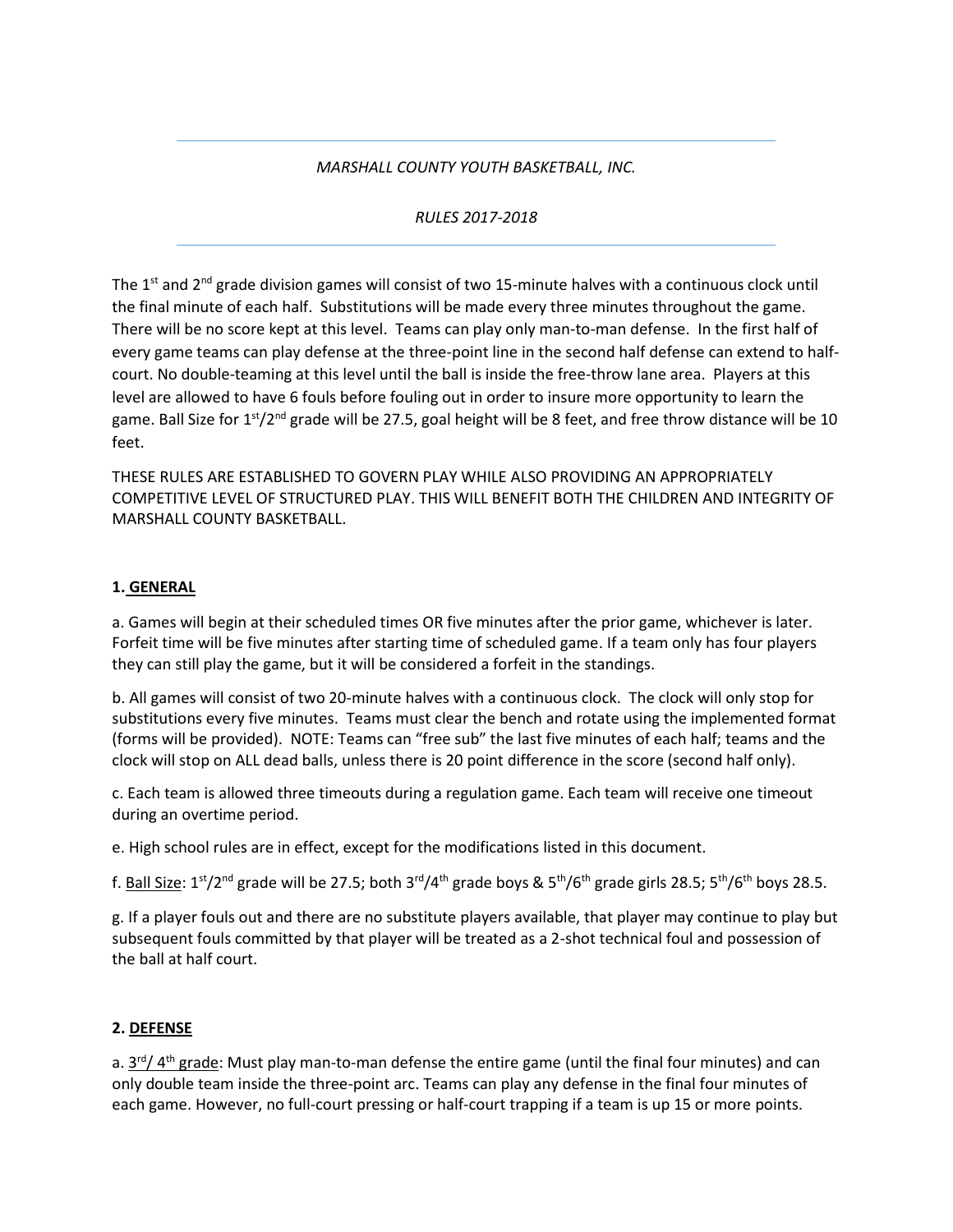b.  $5<sup>th</sup>/ 6<sup>th</sup>$  grade: Must play man-to-man defense the entire first half and can play any defense in the second half. However, no pressing full-court or half-court trapping if a team is up 20 or more points.

c. Five fouls per player. If a player has 3 fouls in the first half they are allowed to be taken out of the game, but must start the second half. If a player receives his fourth foul in the second half he can be taken out of the game. Once a player is taken out he must stay out until that 5 minute period is over. If a team is abusing the foul rule by having players get into four trouble on purpose the team will not be able to substitute the player.

d. Defensive interference, for purposes of backcourt violations, occurs when the offensive team has control of the ball before the ball crosses the half line.

e.. If defensive interference causes a subsequent violation or turnover, the ball will be given to the offensive team out of bounds and the violating team will receive a non-unsportsmanlike warning.

f. Man-to-man defense is defined as a player guarding an opponent while attempting to stay between the opponent and the basket. Players can switch in man to man.

g. Help-side defense is defined as a player remaining halfway between his opponent and the ball, but prepared to assist a teammate in defending the basket in the free-throw lane.

i. Zone defense is defined as a player switching by default to guard a player that enters an area on the court. Switching on screens is permitted, subject to the double-teaming rules regulating outlined above.

j. Double-teaming is defined as two players guarding the player with the ball.

k. Each team will receive three warnings (cumulative) for zone, double-teaming and full-court violations. After the third warning, a technical foul (one shot, non-unsportsmanlike) will be assessed for each violation. Non-unsportsmanlike technical fouls do not count toward ejection from a game.

### **3. OFFENSE**

a. Teams will be encouraged by the coordinator and all coaches to try and make their offense based on movement. We welcome coaches to attend varsity practices at any time. There will also be a clinic offered to showcase basketball plays, drills, and techniques that the high school staff wants developed.

b. Play types/concepts should be designed to be fundamentally sound and inclusive of a team concept.

### **4. OVERTIME**

a. During the regular season, if a game is tied at the end of regulation, overtime will be one minute period with the clock stopping at every dead ball. If the game is still tied at the end of overtime, the game will be decided in sudden death, with the first team to score a point(s) will be the winner. Sudden death will begin with a jump ball at center court. **THIS APPLIES ONLY DURING THE REGULAR SEASON, AND NOT DURING POSTSEASON PLAY OF ANY KIND.** No additional time outs will be given for sudden death, but a team can use a time out during sudden death if it has one left from the overtime period.

b. During the post season overtime will be two minutes and followed by one minute overtimes until the game is decided.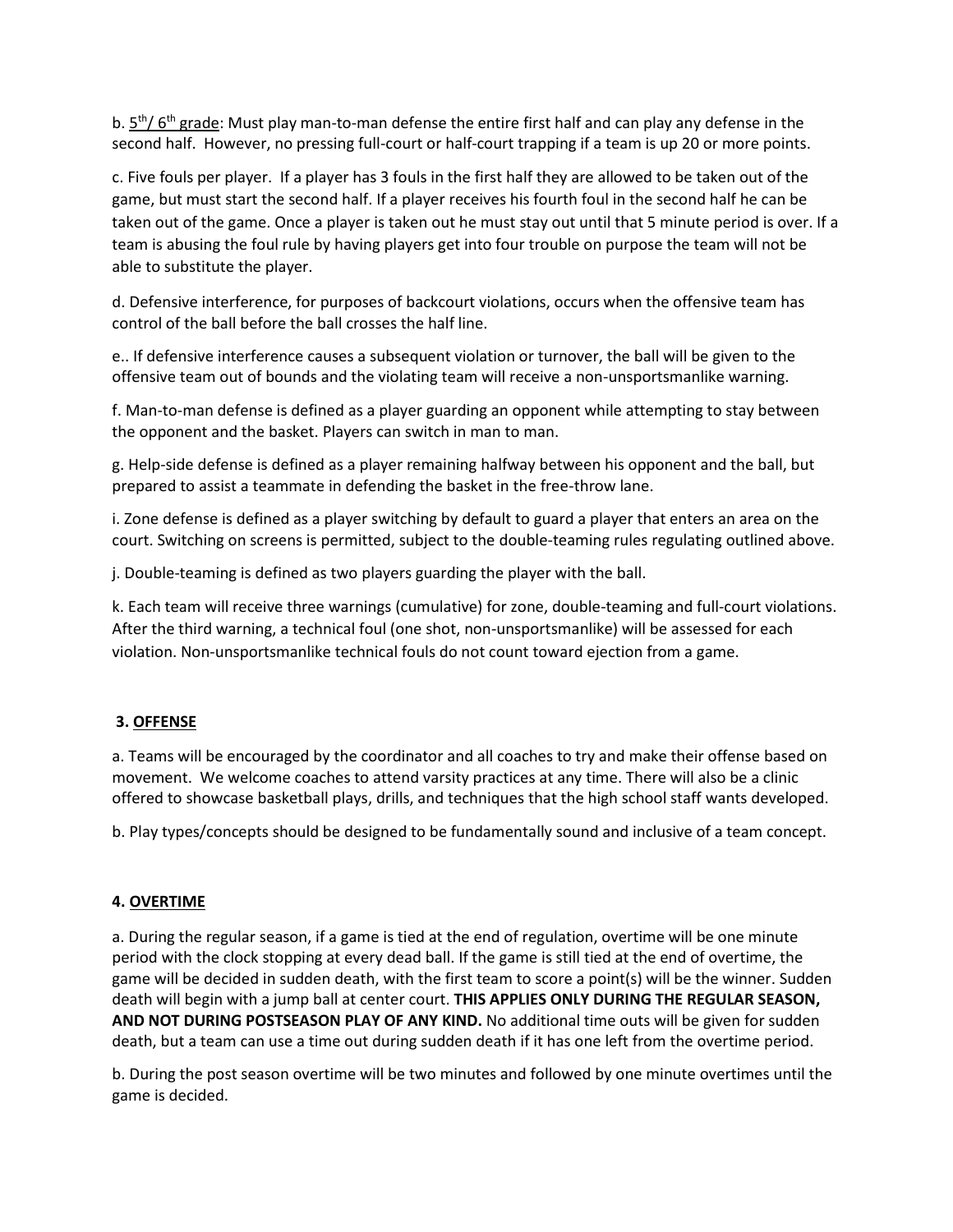# **5. CANCELATION**

a. Any cancelation of games will be done only by local coordinators in conjunction with the MCYB Board. If a coach is unable to field a team due to illness or other unforeseen circumstances, that coach is responsible for notifying the opposing team of the situation, as well as the local coordinator.

### 6. **COURT RULES**

a. GOAL HEIGHT: 1<sup>st</sup>/2<sup>nd</sup> grade = 8-foot; 3<sup>rd</sup>/4<sup>th</sup> grade: 9-foot, 5<sup>th</sup>/6<sup>th</sup> grade = 10-foot

b. FREE THROW DISTANCE:  $1<sup>st</sup>/2<sup>nd</sup>$  grade = 10 ft., 3<sup>rd</sup>/4th grade = 12 ft., 5<sup>th</sup>/6<sup>th</sup> grade = 15 ft.

c. A 5-second rule will be in effect for the free-throw lane.

d. No one is allowed on the floor except players, coaches and referees. Cheerleaders organized and approved by the MCYB Board will be allowed in designated areas, along with their sponsors. No unsponsored or unsupervised groups will be allowed on the floor at any time for safety reasons. Cheerleaders are prohibited from standing behind a basket and waving their arms to distract a shooter.

e. Teams must fill out their substitution chart prior to each game. This will allow them to list their substitutions. Players sitting on the bench will be rotated in every five minutes (except the last five minutes of each half— that is free sub time). When it appears to the official scorekeeper and/or designated official that a team is not complying with this rule, the official will require the team in violation to immediately comply. This may only be waived in case of sickness, injury, or for a reasonable disciplinary purpose. If a player is being disciplined for something that occurred prior to the game, the coach must notify the official scorekeeper prior to starting the game. Coaches in violation of this rule will be subject to removal by the MCYB Board.

### **7. ELIGIBILITY**

a. Players must pass 4/5 of their classes in order to be eligible. In the event that a player is ineligible, such player must sit out one week, at which time his/her grades will be reviewed. If progress is made, the student will be reinstated, but subject to further review.

b. Any child that is suspended from their school, or in alternative school, WILL NOT be allowed to play. This will remain in effect until such child has returned to school or is no longer in alternative school.

c. Players shall play in their respected grade provided they would be eligible to play as a senior in high school. In the event a player would not be eligible to play as a high school senior (that player turning 19 before August 1 of his/her senior year) he/she can play in the higher grade for which he/she would be eligible and would be eligible to participate in postseason play in that grade.

d. Age guidelines are set as follows: 3rd grade - Must not be age 10 before August 1, 2016. 4th grade -Must not be age 11 before August 1, 2016. **5th grade** - Must not be age 12 before August 1, 2016.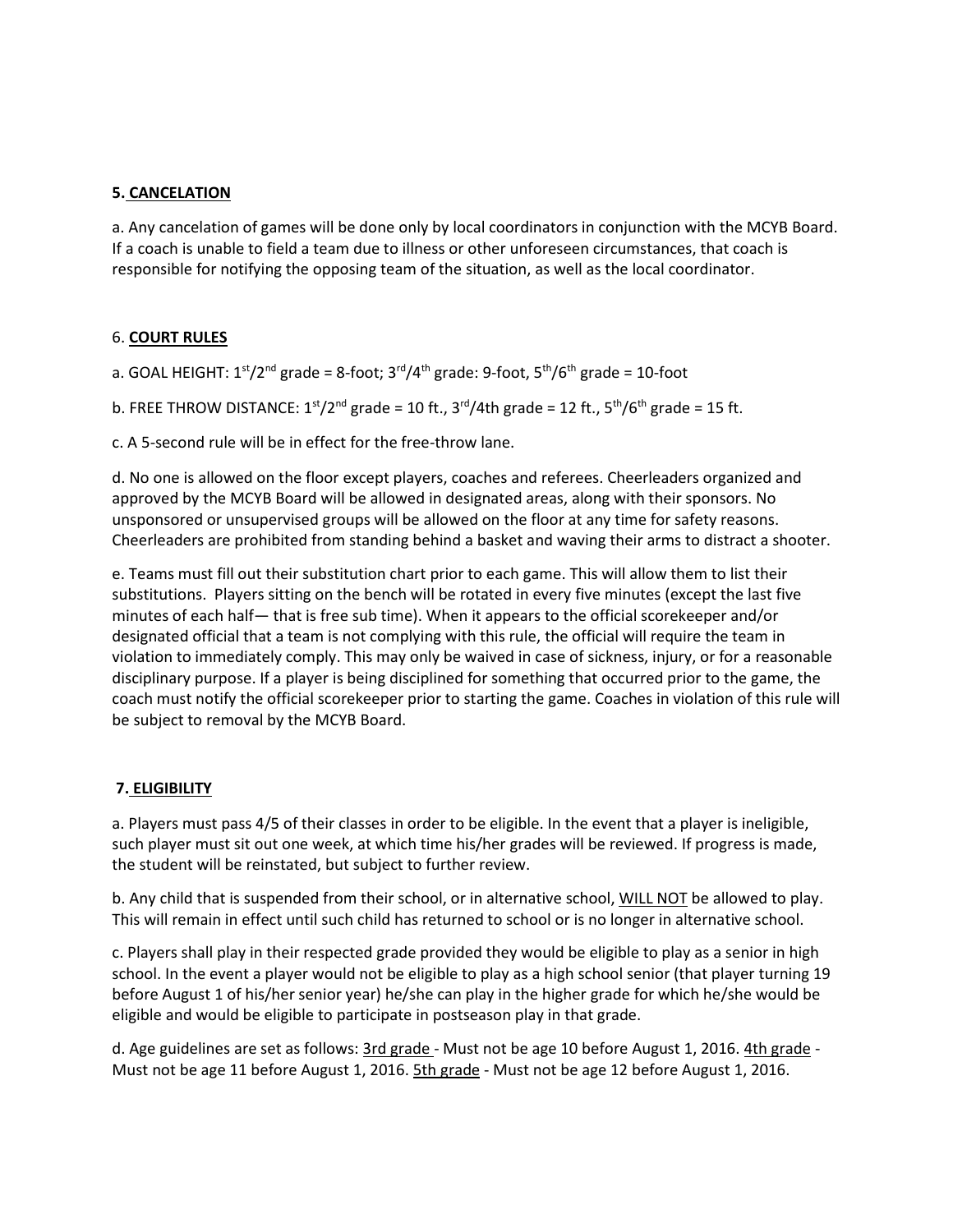e. The local league coordinator or his/her designated representative shall be in charge of play at each respective school. Though this is not a school-sponsored program, school facilities are being used and all mandates of local school officials must be obeyed. The local coordinator, in conjunction with the referee coordinator and/MCYB Executive or MCYB president, will resolve any disputes that may arise. The MCYB president shall resolve only those disputes which are submitted by the local coordinator. Any disputes should be handled in this manner, and anyone not wishing to abide by MCYB rules has the option of not participating in the program.

# **8. CONDUCT**

a. Abusive/inappropriate language or behavior from coaches, fans, and/or participants will not be allowed. The coordinator(s) and the MCYB Board reserve the right to ban violators from all MCYB activities.

b. Coaches shall not argue with referees about judgment calls. Coaches are expected to talk with only their players during live play. If there is a question about a rule, the coach should call a timeout and talk to the referee.

c. Only the head coach, one assistant coach, and a scorekeeper shall be allowed on the bench. The scorekeeper must remain seated. No more than one coach standing during the game.

d. Coaches are hereby discouraged from getting technical fouls based on unsportsmanlike conduct.

e. Referees are to utilize good judgment as fair as possible. However, if a coach or player receives a technical foul for unsportsmanlike conduct, he/she will be warned against continued unsportsmanlike behavior. If a second technical is assessed during that game, the coach or player will be ejected from the game and suspended from the following game. In the event the same player or coach is ejected a second time, this shall constitute grounds for dismissal from the MCYB for the remainder of the season. MCYB coordinators and the MCYB Board have the discretion to ban a person, whether a coach or otherwise, for violation of part A of this rule.

f. If a coach feels play is getting too rough, the coach should consult with the local coordinator in charge, who shall have the authority to talk to the referee about these concerns.

g. If a coach or player is ejected from a game, the referee shall make a report to the referee coordinator within 24 hours of the game. The coordinator shall have the right to reinstate the offending party if so requested and if, after review, such is warranted. A request for reinstatement must be made in writing within 24 hours of the game. No oral requests will be honored.

h. Any complaints about officiating shall be made in writing to the MCYB president, phone calls will not be allowed or answered. Complaints should first go through your local coordinator.

# **9. SCHEDULING**

a. Practices shall be scheduled through procedures outlined by the MCYB Board at the beginning of the season. Each local coordinator will open their respective gym according to the practice schedule. Any changes to a regularly scheduled practice should be communicated to the local coordinator.